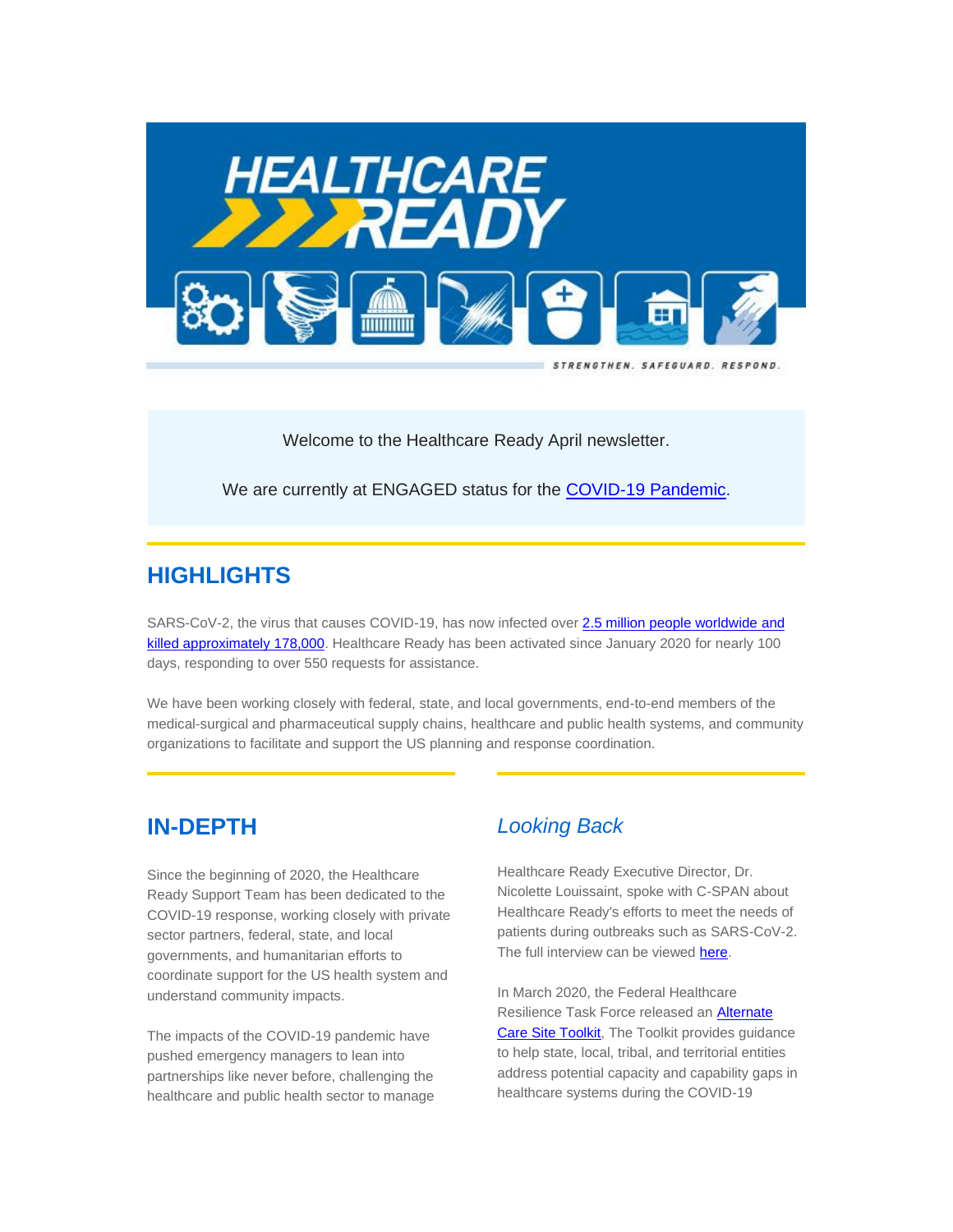the response in a cohesive and holistic way. Below is a snapshot of how Healthcare Ready has approached the COVID-19 pandemic.

#### **Health System Supply Chain**

The Healthcare Ready Support Team is focused on resolving immediate and anticipated supply chain impacts by working with end-to-end members of the supply chain, federal partners, and strengthening the partnerships between the two.

Some of the areas we continue to track include access and re-entry plans and policies, workforce disruptions, logistical or transportation disruptions, and business continuity.

We provide recommendations for government action that can better facilitate supply chain operations and disseminate information and best practices to manufacturers, distributors, and providers to strengthen their response.

For routine updates on how the federal government is responding to support the health system supply chain, please refer to the following resources:

- [FDA Daily Roundup:](https://healthcareready.us3.list-manage.com/track/click?u=ec0ab117000fc4f0ca1e213fa&id=0ebe623956&e=388464d30a) The [most recent](https://healthcareready.us3.list-manage.com/track/click?u=ec0ab117000fc4f0ca1e213fa&id=368613ae57&e=388464d30a) roundup announced the Food & Drug Administration's (FDA) authorization for the first diagnostic test with an at-home [sample collection option](https://healthcareready.us3.list-manage.com/track/click?u=ec0ab117000fc4f0ca1e213fa&id=29716922a4&e=388464d30a) for COVID-19.
- **[FEMA News Releases:](https://healthcareready.us3.list-manage.com/track/click?u=ec0ab117000fc4f0ca1e213fa&id=e1535d1025&e=388464d30a) Releases** include fact sheets by Federal Emergency Management Agency (FEMA) Regions such as the [latest](https://healthcareready.us3.list-manage.com/track/click?u=ec0ab117000fc4f0ca1e213fa&id=b42b944a5d&e=388464d30a)  [update from Region 7,](https://healthcareready.us3.list-manage.com/track/click?u=ec0ab117000fc4f0ca1e213fa&id=b42b944a5d&e=388464d30a) and guidance for [addressing PPE needs](https://healthcareready.us3.list-manage.com/track/click?u=ec0ab117000fc4f0ca1e213fa&id=5395d00f5b&e=388464d30a) to ensure workforce protection.
- **[CMS Newsroom:](https://healthcareready.us3.list-manage.com/track/click?u=ec0ab117000fc4f0ca1e213fa&id=4102b9bf22&e=388464d30a)** Summaries of recent Centers for Medicare & Medicaid Services (CMS) actions taken in response to COVID-19 as part of the ongoing White House Task Force efforts, including th[e recent alert](https://healthcareready.us3.list-manage.com/track/click?u=ec0ab117000fc4f0ca1e213fa&id=afb5753431&e=388464d30a) that

pandemic.

In early April 2020, the World Health Organization (WHO) released guidance on the [rational use of personal protective equipment for](https://healthcareready.us3.list-manage.com/track/click?u=ec0ab117000fc4f0ca1e213fa&id=9141b88b80&e=388464d30a)  [coronavirus disease \(COVID-19\) and](https://healthcareready.us3.list-manage.com/track/click?u=ec0ab117000fc4f0ca1e213fa&id=9141b88b80&e=388464d30a)  [considerations during severe shortages.](https://healthcareready.us3.list-manage.com/track/click?u=ec0ab117000fc4f0ca1e213fa&id=9141b88b80&e=388464d30a) The document summarizes WHO's recommendations in health care and home care settings, as well as during the handling of cargo and assess the current disruption of the global supply chain and considerations for decision making during severe shortages of PPE.

# *Looking Ahead*

**[Hu](https://healthcareready.us3.list-manage.com/track/click?u=ec0ab117000fc4f0ca1e213fa&id=5203277db6&e=388464d30a)rricane Season [begins on June 1.](https://healthcareready.us3.list-manage.com/track/click?u=ec0ab117000fc4f0ca1e213fa&id=b93849cb7f&e=388464d30a)** According to The Weather Company, an IMB Business, the 2020 hurricane season is **predicted to be more** [active than usual.](https://healthcareready.us3.list-manage.com/track/click?u=ec0ab117000fc4f0ca1e213fa&id=eb939b73f7&e=388464d30a)

[National Hurricane Preparedness Week](https://healthcareready.us3.list-manage.com/track/click?u=ec0ab117000fc4f0ca1e213fa&id=7b9b054eae&e=388464d30a) is May 3 - 9. Each year, this nationwide effort helps inform the public about hurricane hazards by disseminating information and resources that can be used to prepare and take action.

#### [Summer Safety and Extreme Heat month is in](https://healthcareready.us3.list-manage.com/track/click?u=ec0ab117000fc4f0ca1e213fa&id=3e541927ec&e=388464d30a)

[June.](https://healthcareready.us3.list-manage.com/track/click?u=ec0ab117000fc4f0ca1e213fa&id=3e541927ec&e=388464d30a) The Extreme Heat Safety Toolkit has safety and preparedness messages individuals can share to help spread awareness about heat impacts.

# **UPCOMING EVENTS**

*Please note: due to COVID-19, many events for the sector have been cancelled or are in the process of being rescheduled.*

**Challenges in Transplant Program Operatins in the COVID-19 Pandemic: Implications for Patients & Referring Providers** April 23 **Online** [Register Here](https://healthcareready.us3.list-manage.com/track/click?u=ec0ab117000fc4f0ca1e213fa&id=14be4b8187&e=388464d30a)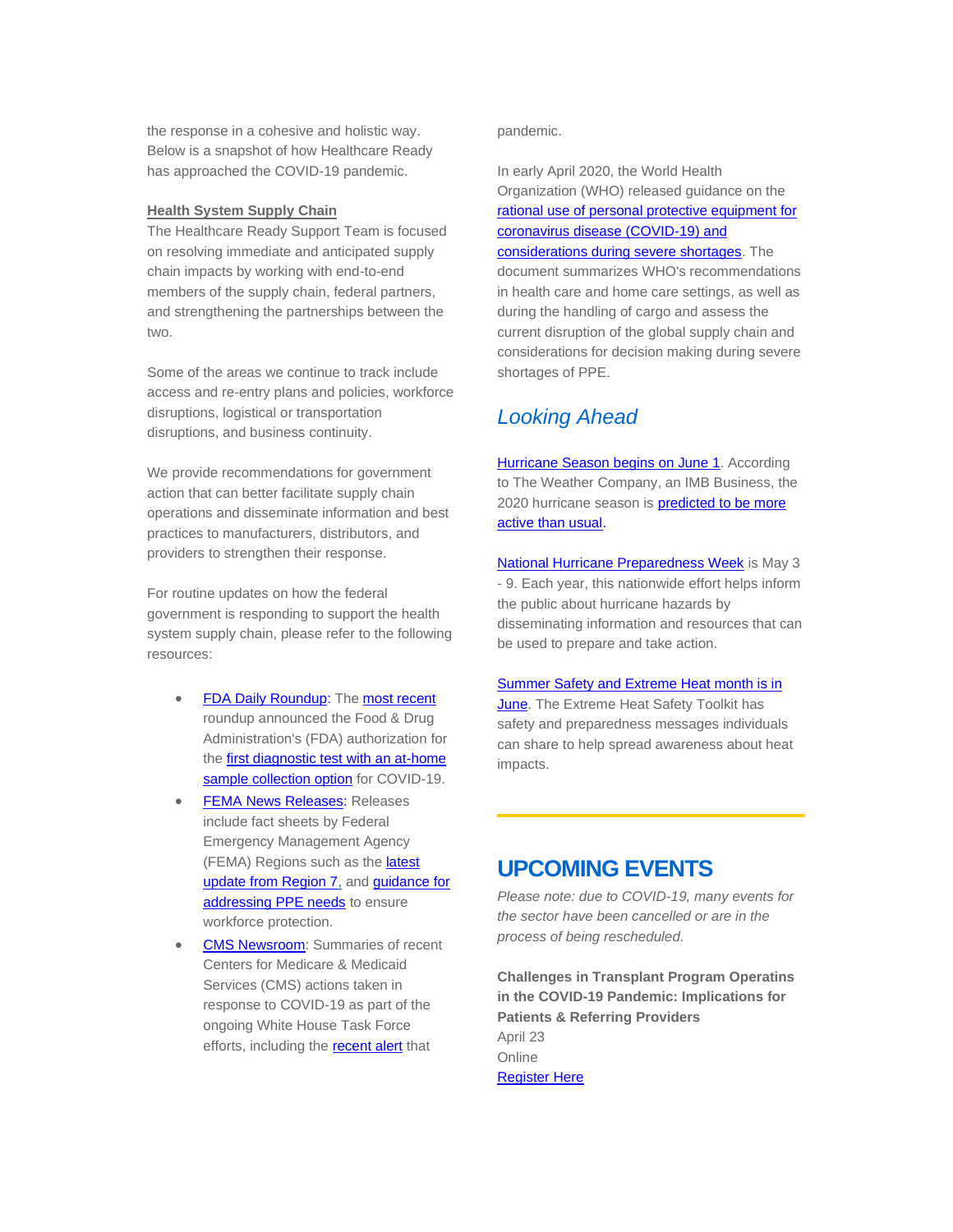issued recommendations for re-opening health care systems in certain areas.

#### **Public Health and Community Engagement**

Healthcare Ready is dedicated to building the resilience of healthcare systems at the community level. The COVID-19 pandemic has reinforced the invaluable impact that community centered approaches have on strengthening the overall US health system.

We have been supporting community leaders and coordinating with local groups to share resources for patients. Thanks to the support of our partners, Healthcare Ready has built resources, toolkits, and offered technical assistance to groups on health preparedness and response, including:

- [COVID-19 for Pharmacists and Patients](https://healthcareready.us3.list-manage.com/track/click?u=ec0ab117000fc4f0ca1e213fa&id=0d1d4d7afd&e=388464d30a)  [FAQ:](https://healthcareready.us3.list-manage.com/track/click?u=ec0ab117000fc4f0ca1e213fa&id=0d1d4d7afd&e=388464d30a) Created in partnership with the American [Society of Health-System](https://healthcareready.us3.list-manage.com/track/click?u=ec0ab117000fc4f0ca1e213fa&id=6052c24e63&e=388464d30a)  [Pharmacists \(ASHP\)](https://healthcareready.us3.list-manage.com/track/click?u=ec0ab117000fc4f0ca1e213fa&id=6052c24e63&e=388464d30a) and the [National](https://healthcareready.us3.list-manage.com/track/click?u=ec0ab117000fc4f0ca1e213fa&id=4641cc9633&e=388464d30a)  Association of Chain [Drug Stores](https://healthcareready.us3.list-manage.com/track/click?u=ec0ab117000fc4f0ca1e213fa&id=4641cc9633&e=388464d30a)  [\(NACDS\),](https://healthcareready.us3.list-manage.com/track/click?u=ec0ab117000fc4f0ca1e213fa&id=4641cc9633&e=388464d30a) this document provides resources to pharmacists and their patients on prescription medications.
- [Pandemics and Disease Outbreaks](https://healthcareready.us3.list-manage.com/track/click?u=ec0ab117000fc4f0ca1e213fa&id=74b09d5d90&e=388464d30a)  **[Disaster Tip Sheet](https://healthcareready.us3.list-manage.com/track/click?u=ec0ab117000fc4f0ca1e213fa&id=74b09d5d90&e=388464d30a)** shares tips to help patients protect their health during an outbreak including how to plan if you have a chronic condition.

Additionally, many of our partners are also creating resources to inform individuals on ways they may access their medicines conveniently and reliably through home delivery and what patients can expect if their maintenance medicine is in shortage, such as the **Pharmaceutical Care** [Management Association's \(PCMA\) COVID-19](https://healthcareready.us3.list-manage.com/track/click?u=ec0ab117000fc4f0ca1e213fa&id=4c17b6ee73&e=388464d30a)  [FAQ.](https://healthcareready.us3.list-manage.com/track/click?u=ec0ab117000fc4f0ca1e213fa&id=4c17b6ee73&e=388464d30a)

#### **Donation Coordination**

Healthcare Ready has leveraged our trusted partnerships with organizations across sectors to coordinate inventory needs and donations across the US. Through these partnerships, we've

**Protecting Our Frontline Health Facilities from Evolving Security Threats during COVID-19** April 24 **Online** [Register Here](https://healthcareready.us3.list-manage.com/track/click?u=ec0ab117000fc4f0ca1e213fa&id=eef266b94a&e=388464d30a)

**2020 Distribution Management Webinar Series** May 5 - 6 **Online** [Register Here](https://healthcareready.us3.list-manage.com/track/click?u=ec0ab117000fc4f0ca1e213fa&id=9ccb71f2e9&e=388464d30a)

**Mental Health and COVID-19: How the Pandemic Complicates Current Gaps in Care and What Can Be Done** May 6 Online [Register Here](https://healthcareready.us3.list-manage.com/track/click?u=ec0ab117000fc4f0ca1e213fa&id=3bfd123b92&e=388464d30a)

**Wildfire Management Summit 2020** June 3 - 5 Online [Register Here](https://healthcareready.us3.list-manage.com/track/click?u=ec0ab117000fc4f0ca1e213fa&id=86ec939ee6&e=388464d30a)

**Joint Civil & DoD CBRN** June 10 - 11 Alexandria, VA [Register Here](https://healthcareready.us3.list-manage.com/track/click?u=ec0ab117000fc4f0ca1e213fa&id=7ed24a4608&e=388464d30a)

**NACCHO Raising the Reach of Public Health** July 7 - 9 Denver, Colorado [Register Here](https://healthcareready.us3.list-manage.com/track/click?u=ec0ab117000fc4f0ca1e213fa&id=0dd7866f62&e=388464d30a)

**2020 Preparedness Summit** August 23 - 26 Dallas, TX [Register Here](https://healthcareready.us3.list-manage.com/track/click?u=ec0ab117000fc4f0ca1e213fa&id=3626915e31&e=388464d30a)

**2020 Pharmaceutical Cargo Security Coalition (PCSC) Educational Seminar** October 6 - 7 East Hanover, NJ [Register Here](https://healthcareready.us3.list-manage.com/track/click?u=ec0ab117000fc4f0ca1e213fa&id=1ddf814b85&e=388464d30a)

**IAEM 2020: Visioning the Future of Emergency Management** November 13 - 18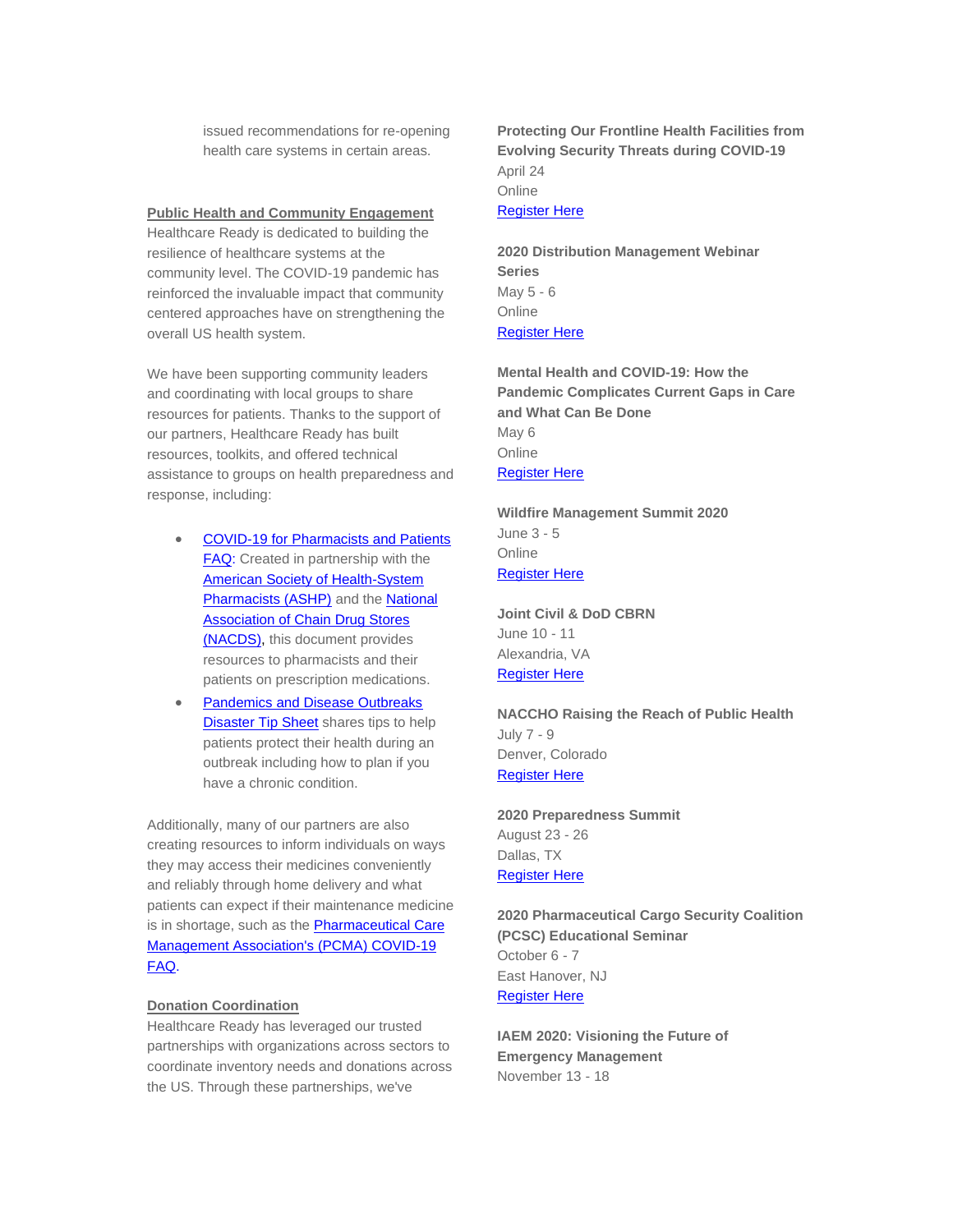connected over 60 supply needs and donation offers to help health systems get the inventory they need to test and treat patients. A few of our donation coordination accomplishments include:

- Partnering with BIO to manage supply offers and donations through th[e BIO](https://healthcareready.us3.list-manage.com/track/click?u=ec0ab117000fc4f0ca1e213fa&id=6656248e48&e=388464d30a)  [Coronavirus Hub.](https://healthcareready.us3.list-manage.com/track/click?u=ec0ab117000fc4f0ca1e213fa&id=6656248e48&e=388464d30a)
- Establishing a partnership with Business Roundtable and Project HOPE to [facilitate the coordination of donated](https://healthcareready.us3.list-manage.com/track/click?u=ec0ab117000fc4f0ca1e213fa&id=46fe6fec78&e=388464d30a)  [protective equipment](https://healthcareready.us3.list-manage.com/track/click?u=ec0ab117000fc4f0ca1e213fa&id=46fe6fec78&e=388464d30a) to states and ancillary care facilities in hot spot regions, in coordination with FEMA.
- Assisting with the delivery of a donation of almost 2 million medical supplies.

### **Information Sharing**

Our COVID-19 resources and tools share information to diverse audiences on topics ranging from patient resources and tools for community organizations to critical information on supply chain and logistics. An summary of our COVID-19 resources are listed below.

#### *Maps*

- **Prescription Rules and Emergency** [Measures](https://healthcareready.us3.list-manage.com/track/click?u=ec0ab117000fc4f0ca1e213fa&id=352f3fb3f1&e=388464d30a) Map**[:](https://healthcareready.us3.list-manage.com/track/click?u=ec0ab117000fc4f0ca1e213fa&id=d40b3aef22&e=388464d30a)** Individuals and patients can find information regarding changes to prescription medication rules and laws for all US states.
- **[U](https://healthcareready.us3.list-manage.com/track/click?u=ec0ab117000fc4f0ca1e213fa&id=e6a81370a0&e=388464d30a)[S Movement Measures Map](https://healthcareready.us3.list-manage.com/track/click?u=ec0ab117000fc4f0ca1e213fa&id=b00fb5f6a3&e=388464d30a)[:](https://healthcareready.us3.list-manage.com/track/click?u=ec0ab117000fc4f0ca1e213fa&id=467cb82a7f&e=388464d30a) This** interactive map tracks stay-at-home orders, business closures, and travel restrictions.
- [International Travel and Transportation](https://healthcareready.us3.list-manage.com/track/click?u=ec0ab117000fc4f0ca1e213fa&id=1d49f67392&e=388464d30a)  [Restrictions Map](https://healthcareready.us3.list-manage.com/track/click?u=ec0ab117000fc4f0ca1e213fa&id=1d49f67392&e=388464d30a)**:** The tracker provides a global overview of measures taken by countries and businesses in response to COVID-19 impacting the movement of people and goods across countries.

### *Other Resources*

• [COVID-19 webpage:](https://healthcareready.us3.list-manage.com/track/click?u=ec0ab117000fc4f0ca1e213fa&id=9e5210ed74&e=388464d30a) Current resources include all Healthcare Ready COVID-19 Long Beach, CA [Register Here](https://healthcareready.us3.list-manage.com/track/click?u=ec0ab117000fc4f0ca1e213fa&id=f6e2b31f83&e=388464d30a)

# **IN CASE YOU MISSED IT**

### **COVID-19**

- [T](https://healthcareready.us3.list-manage.com/track/click?u=ec0ab117000fc4f0ca1e213fa&id=1038385957&e=388464d30a)[he Chance for Sustained](https://healthcareready.us3.list-manage.com/track/click?u=ec0ab117000fc4f0ca1e213fa&id=04aa0cbcfc&e=388464d30a)  [Bipartisanship for Emergency](https://healthcareready.us3.list-manage.com/track/click?u=ec0ab117000fc4f0ca1e213fa&id=04aa0cbcfc&e=388464d30a)  [Preparedness and Response](https://healthcareready.us3.list-manage.com/track/click?u=ec0ab117000fc4f0ca1e213fa&id=04aa0cbcfc&e=388464d30a) (Morning Consult)
- Pharmacies to White House, Congress, [and Governors: Remove barriers to care](https://healthcareready.us3.list-manage.com/track/click?u=ec0ab117000fc4f0ca1e213fa&id=4ddcd60a0c&e=388464d30a)  so we can be fully prepared to help [those affected by COVID-19](https://healthcareready.us3.list-manage.com/track/click?u=ec0ab117000fc4f0ca1e213fa&id=4ddcd60a0c&e=388464d30a) (NACDS)
- [Guidelines for Opening Up America](https://healthcareready.us3.list-manage.com/track/click?u=ec0ab117000fc4f0ca1e213fa&id=1aebd5e233&e=388464d30a)  [Again](https://healthcareready.us3.list-manage.com/track/click?u=ec0ab117000fc4f0ca1e213fa&id=1aebd5e233&e=388464d30a) (White House)
- [S](https://healthcareready.us3.list-manage.com/track/click?u=ec0ab117000fc4f0ca1e213fa&id=80299731d7&e=388464d30a)ecuring the Healthcare Supply Chain [during COVID-19](https://healthcareready.us3.list-manage.com/track/click?u=ec0ab117000fc4f0ca1e213fa&id=7a7487258c&e=388464d30a) (PhRMA: THe Catalyst)
- FEMA Supply Chain Task Force: [Stabilizing the Supply Chain for COID-](https://healthcareready.us3.list-manage.com/track/click?u=ec0ab117000fc4f0ca1e213fa&id=9d0a41c9ab&e=388464d30a)[19 Response](https://healthcareready.us3.list-manage.com/track/click?u=ec0ab117000fc4f0ca1e213fa&id=9d0a41c9ab&e=388464d30a) (Youtube)
- [C](https://healthcareready.us3.list-manage.com/track/click?u=ec0ab117000fc4f0ca1e213fa&id=4b97a1e7fc&e=388464d30a)OVID-19: 90-Day Refills May Strain **[Supply Chain](https://healthcareready.us3.list-manage.com/track/click?u=ec0ab117000fc4f0ca1e213fa&id=49134e7bfe&e=388464d30a)** (Specialty Pharmacy Continuum)
- [Preparing for Outbreaks like](https://healthcareready.us3.list-manage.com/track/click?u=ec0ab117000fc4f0ca1e213fa&id=fe636f5d8b&e=388464d30a)  [Coronavirus is Always Difficult. For](https://healthcareready.us3.list-manage.com/track/click?u=ec0ab117000fc4f0ca1e213fa&id=fe636f5d8b&e=388464d30a)  [Marginalized Communities, It's](https://healthcareready.us3.list-manage.com/track/click?u=ec0ab117000fc4f0ca1e213fa&id=fe636f5d8b&e=388464d30a)  [Critical](https://healthcareready.us3.list-manage.com/track/click?u=ec0ab117000fc4f0ca1e213fa&id=fe636f5d8b&e=388464d30a) (The Root)
- COVID-19 Preparedness: How ready is [your county?](https://healthcareready.us3.list-manage.com/track/click?u=ec0ab117000fc4f0ca1e213fa&id=bcdd34ae38&e=388464d30a) (Stat News)

### **Preparedness**

- [Coronavirus and Hurricanes: How to](https://healthcareready.us3.list-manage.com/track/click?u=ec0ab117000fc4f0ca1e213fa&id=0efc382a36&e=388464d30a)  [Prepare](https://healthcareready.us3.list-manage.com/track/click?u=ec0ab117000fc4f0ca1e213fa&id=0efc382a36&e=388464d30a) (Vox)
- [Natural disasters will push the US](https://healthcareready.us3.list-manage.com/track/click?u=ec0ab117000fc4f0ca1e213fa&id=f256f89b77&e=388464d30a)  [further into crisis mode](https://healthcareready.us3.list-manage.com/track/click?u=ec0ab117000fc4f0ca1e213fa&id=f256f89b77&e=388464d30a) (Popular Science)
- [What Happens When Other Disasters](https://healthcareready.us3.list-manage.com/track/click?u=ec0ab117000fc4f0ca1e213fa&id=79d35e7210&e=388464d30a)  [Hit During a Pandemic?](https://healthcareready.us3.list-manage.com/track/click?u=ec0ab117000fc4f0ca1e213fa&id=79d35e7210&e=388464d30a) (Scientific America)